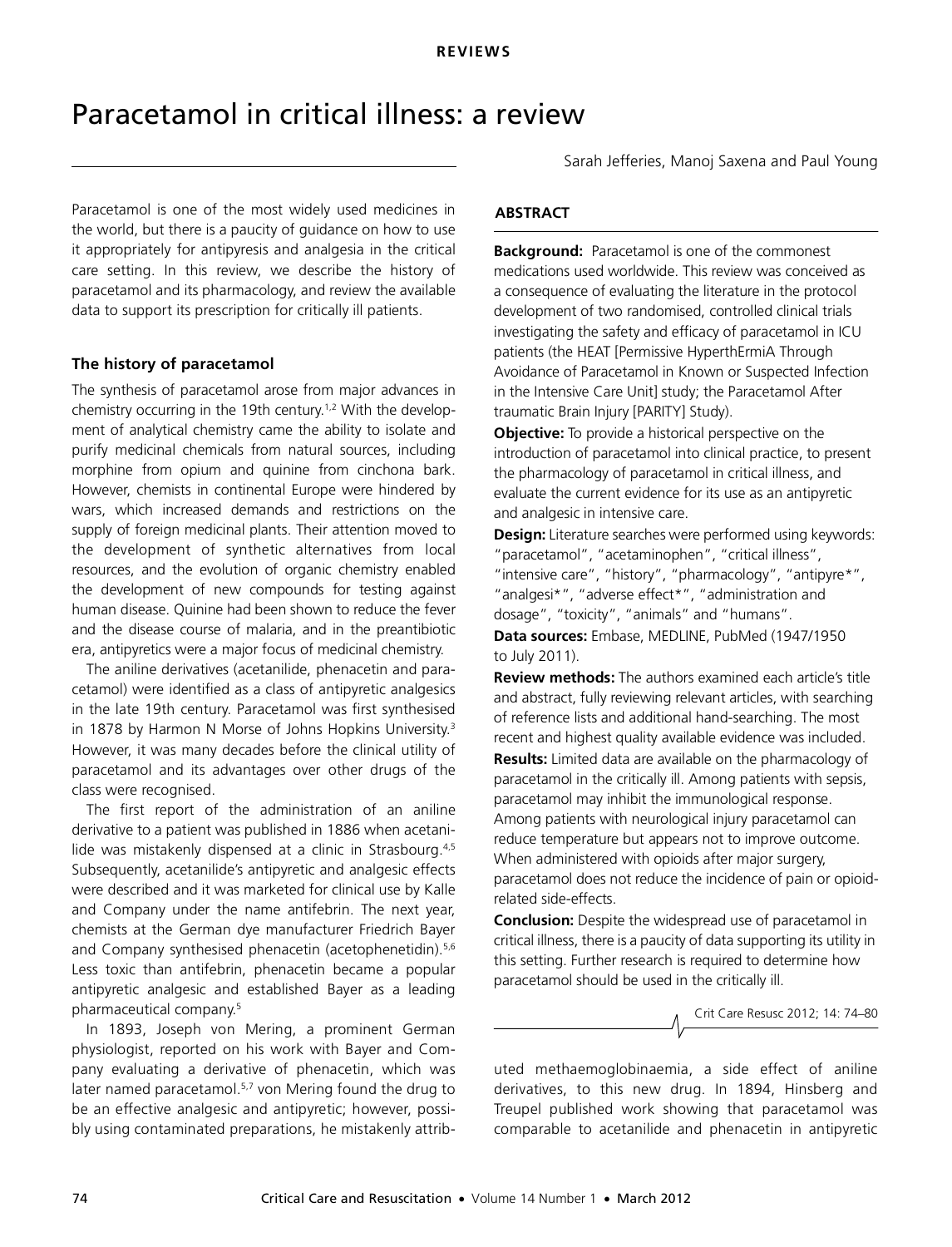effect, but in view of the report by von Mering, paracetamol was not widely used.[8](#page-4-7) In 1899, Bayer produced aspirin, which commonly appeared in combination with phenacetin and caffeine in over-the-counter analgesic mixtures for decades to follow.[9](#page-4-8)

It was not until the late 1940s that two teams of biochemists in the United States identified paracetamol as a major metabolite of acetanilide in human blood.<sup>10-12</sup> Paracetamol's role in causing methaemoglobinaemia was disputed,[13](#page-4-11) and it was established as an efficacious analgesic[.11](#page-4-12),[14](#page-4-13) In 1953, paracetamol was marketed in the US as a safer alternative to aspirin.<sup>5</sup> In the United Kingdom, paracetamol first entered the market in 1956 as 500 mg Panadol tablets available on prescription.[15](#page-4-14)

Phenacetin was shown to be metabolised to paracetamol,[16](#page-4-15) and, in the 1960s, the chronic use of phenacetin was associated with "analgesic nephropathy", which was characterised by renal papillary necrosis.[17](#page-4-16)-[19](#page-4-17) Phenacetin was eventually identified as a carcinogen<sup>20</sup> and subsequently withdrawn in many countries, including Australia in 1977.<sup>[21](#page-4-19)</sup>

In the 1980s, paracetamol overtook aspirin as the most popular over-the-counter analgesic.<sup>22</sup> An intravenous formulation of paracetamol, which was developed in 2004 by Bristol–Myers Squibb, has further increased its use in the perioperative period.

## **Pharmacology of paracetamol in critical illness**

#### Pharmacodynamics

Although paracetamol appears to act centrally, the details of its pharmacodynamics remain in question. Research to date has described two main mechanisms to account for paracetamol's antipyretic and analgesic effects: selective inhibition of cyclo-oxygenase (COX) in the central nervous system; and an indirect effect on cannabinoid and vanilloid tone.<sup>[23](#page-4-21)[,24](#page-4-22)</sup>

In the 1970s, paracetamol's antipyretic effect was shown to be associated with the inhibition of prostaglandin syn-thetase (since named COX) in the brain.<sup>[25](#page-4-23)</sup> In contrast to non-steroidal anti-inflammatory drugs (NSAIDs), which inhibit COX enzyme activity in central and peripheral tissues,[26](#page-4-24) paracetamol has been found to exert a tissuespecific inhibitory effect on COX via a reduction reaction on the COX enzyme in the presence of a low peroxide environment, such as that of intact neuronal cells.<sup>27</sup> This peroxide-dependent specificity is thought to account for its comparatively poor anti-inflammatory and antiplatelet properties and better side-effect profile than NSAIDs.[28-](#page-5-1)[30](#page-5-2) Research has been conducted on various aspects of paracetamol's effect on COX, including isoform specific interactions;[31](#page-5-3)[-33](#page-5-4) however, a clinically significant role in paracetamol's mechanism of action remains to be proven.

More recently, research has suggested that paracetamol is a pro-drug of a fatty acid amide called *N*-arachidonoylphenolamine (AM404), which acts directly on vanilloid subtype 1 receptors and indirectly on cannabinoid type 1  $(CB_1)$ receptors in central nervous system thermoregulatory and nociceptive pathways.<sup>[23](#page-4-21)</sup> In the central nervous system, AM404 is formed from the conjugation of p-aminophenol (deacetylated paracetamol) with arachidonic acid in the presence of a catalyst, fatty acid amide hydrolase.<sup>34</sup> AM404 has been shown to inhibit in-vitro COX activity and prostaglandin  $E_2$  formation,<sup>[34](#page-5-5)</sup> and to increase the levels of an endogenous cannabinoid neurotransmitter, *N*-arachidonoylethanolamide (anandamide), via inhibition of the anandamide reuptake.<sup>35</sup> Cannabinoids act on cannabinoid receptors to lower temperature and modify nociceptive signals.<sup>36,37</sup> Ottani and colleagues demonstrated that blockade of  $CB_1$  receptors in rats prevented the analgesic effect of paracetamol.<sup>38</sup> Furthermore, clinical effects, including euphoria and relaxation, are noted to be shared by canna-binoids and alanine derivatives.<sup>[23](#page-4-21)</sup>

There is evidence that a relationship exists between paracetamol and endogenous opioid analgesic pathways. An animal study showed that paracetamol interacts at spinal and supraspinal levels to produce a synergistic analgesic effect.<sup>39</sup> Three subtype selective opioid receptor antagonists  $(\mu, \delta$  and  $\kappa)$  have been demonstrated to attenuate this synergy.<sup>40</sup> The clinical relevance of a potentiating effect of exogenous opioids on paracetamol analgesia in ICU patients is discussed later in this review.

### Pharmacokinetics

The variability in pharmacokinetics as a result of different pathological processes among critically ill patients is well established.<sup>41,[42](#page-5-13)</sup> In the case of paracetamol, both the peak and the area under the curve of serum paracetamol levels measured over 60 minutes after nasogastric administration are reduced among critically ill patients who are intolerant of nasogastric feeding.<sup>[43](#page-5-14)</sup> However, postpyloric administration leads to rapid absorption, $44$  and, based on a study of patients admitted to ICU following cardiac surgery, it appears that when paracetamol is administered nasogastrically, absorption is delayed rather than suppressed by critical illness.[45](#page-5-16) Rectal absorption of paracetamol is probably poor.[46](#page-5-17) Although there are very few data examining the pharmacokinetics of paracetamol among critically ill patients, it appears that the volume of distribution of paracetamol is increased in ICU patients compared with patients who are less unwell.<sup>47</sup> The clinical importance of these pharmacokinetic differences is unclear.

## **Paracetamol for antipyresis for critically ill patients**

#### Antipyretic efficacy

Paracetamol is commonly used as an antipyretic in the ICU, although its effects on body temperature appear to be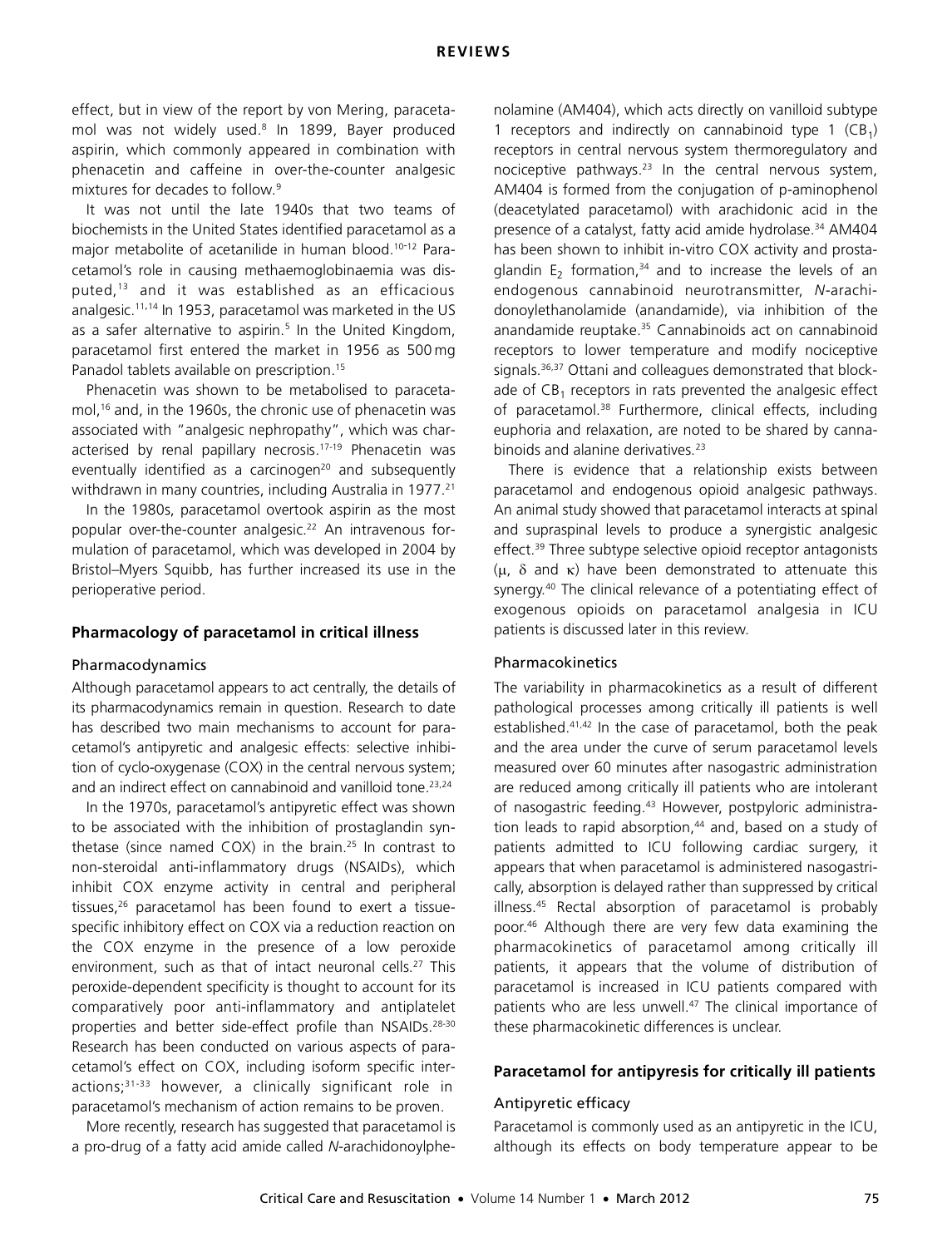modest. One retrospective study found that enteral paracetamol was associated with a greater temperature reduction (mean difference,  $0.3^{\circ}$ C) than no treatment in critically ill adults with fever occurring as part of systemic inflammatory response syndrome.<sup>48</sup> Schulman and colleagues studied non-neurologically injured, febrile trauma patients from enrolment to ICU discharge.<sup>49</sup> They found a statistically significant reduction in daily mean temperature (mean difference, 1.09 $^{\circ}$ C;  $P = 0.006$ ) in the group treated with paracetamol 650 mg 6-hourly for temperatures  $> 38.5^{\circ}$ C, compared with those allocated no treatment until their temperature exceeded 40.0°C.<sup>49</sup>

Both of these studies had potential confounders including the concomitant use of other antipyretics. Randomised placebo-controlled studies in acute ischaemic stroke, although not specifically in febrile or ICU patients, have demonstrated that paracetamol 6 g, in a divided daily dose, reduces mean body temperature by 0.26°C (95% CI, 0.07-0.46°C) within 4 hours<sup>50</sup> and 0.26°C (95% CI, 0.18–  $0.31^{\circ}$ C) at 24 hours.<sup>51</sup> The efficacy of intravenous paracetamol in reducing body temperature in patients with traumatic brain injury is currently under investigation in the Paracetamol After traumatic Brain Injury (PARITY) Study (Australian New Zealand Clinical Trials Registry no. ANZCTRN12609000444280)[.52](#page-5-23)

#### Paracetamol for neurological injury

There are compelling arguments for the prevention and treatment of fever among critically ill brain-injured patients. Fever promotes various undesirable pathophysiological reactions, both at local level (eg, increased proteolysis and free radical production) and systemic (eg, reduced cerebral perfusion pressure).[53-](#page-5-24)[55](#page-5-25) In a meta-analysis of observational clinical studies, the presence of elevated body temperature in patients with neurological injury (stroke and traumatic brain injury) was associated with adverse outcomes across multiple measures including mortality, stroke severity indexes and length of ICU and hospital stays.<sup>[56](#page-5-26)</sup>

The medical treatment of fever in acute stroke is recommended in current quidelines,<sup>57</sup> however the only phase III trial to date, investigating high-dose paracetamol (6 g daily) in early stroke, failed to demonstrate improved functional outcomes[.50](#page-5-21) There have been no randomised placebocontrolled trials demonstrating improved outcome with the administration of paracetamol to patients with traumatic brain injury[.58](#page-5-28)

#### Paracetamol for sepsis

In contrast with the negative association with fever and neurological injury, there are beneficial associations with a febrile response to infection. At the cellular level, research

has demonstrated direct inhibition of heat-sensitive micro-organisms at febrile temperatures,<sup>[59](#page-5-29),60</sup> as well as the poten-tiation of protective cellular<sup>[61](#page-5-31)</sup> and immune responses.<sup>[62](#page-5-32)</sup> Some human observational studies have shown a positive correlation between febrile temperature during bacteraemia and survival[.63](#page-5-33),[64](#page-5-34) Randomised controlled trials in non-ICU patients have demonstrated that paracetamol can prolong infection with varicella,<sup>65</sup> malaria<sup>[66](#page-5-36)</sup> and rhinovirus<sup>[67](#page-5-37)</sup> as well as impair immune responses.<sup>[67](#page-5-37),[68](#page-5-38)</sup>

Recent data from Australia and New Zealand have found that paracetamol is administered to most ICU patients with known or suspected infection.<sup>69</sup> Only one randomised controlled trial has been published addressing the impact of different paracetamol-based antipyretic therapy strategies on the development of infectious complications.[49](#page-5-20) This trial enrolled non-neurologically injured ICU patients who had been in a trauma ICU for longer than 72 hours who developed a temperature of  $>38.5^{\circ}$ C. In the "aggressive treatment" arm, patients received paracetamol for temperatures  $> 38.5$ °C while the other arm received paracetamol only for temperatures  $> 40.0$ °C. The primary end point was the development of a culture-positive infection within the study period. The trial originally aimed to enrol 672 patients; however, it was stopped by the Data Safety Monitoring Board after enrolment of 82 patients due to a trend towards increased mortality in the aggressive treatment group. While all deaths were attributed to septic causes, conventional stopping rules were not used and differences between the study treatment arms could be due to chance. This study had other major limitations including a lack of blinding and placebo control, and potential confounding from the uncontrolled use of other antipyretic drugs and per-protocol use of external cooling.<sup>[49](#page-5-20)</sup> On the basis of currently available data, the efficacy and safety of administering paracetamol and other antipyretics to critically ill patients with infection is unknown.<sup>70</sup> However, a randomised, placebo-controlled trial investigating the safety and efficacy of paracetamol in febrile ICU patients with known or suspected infection is currently underway (the HEAT [Permissive HyperthErmiA Through Avoidance of Paracetamol in Known or Suspected Infection in the Intensive Care Unit] study, Australian New Zealand Clinical Trials Registry no. ANZCTRN12611000981921).

#### Metabolic expense and physiological reserves

In critically ill patients, the metabolic cost of fever is another important consideration. The cardiovascular changes and metabolic demands associated with fever may be significant in patients with limited cardiopulmonary reserve.<sup>[71](#page-6-1)</sup> In a study of febrile ICU patients, the energy expenditure index was found to significantly decrease from baseline within 4 hours of receiving intravenous propacetamol (a paraceta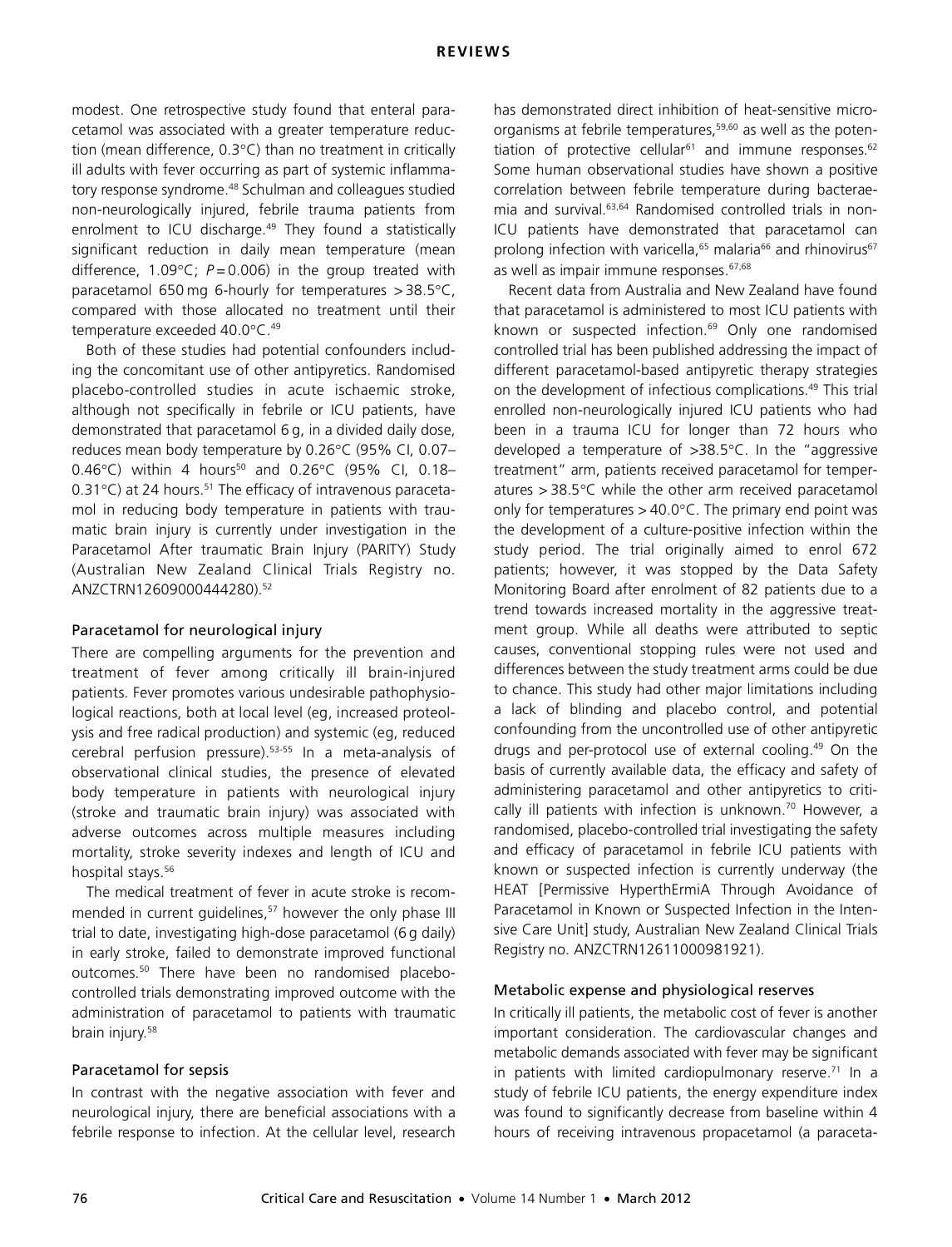mol prodrug) for antipyresis, although significant concurrent metabolic changes, including serum pH and lactate levels, were not demonstrated[.72](#page-6-2) This study had small numbers, examined a short time frame, had no placebocontrol arm and was not primarily designed to compare the metabolic effects of fever and antipyretic medications. Placebo-controlled trials investigating the effects of paracetamol on markers of metabolic expense in the critically ill are currently lacking.

## **Paracetamol for analgesia among critically ill patients**

Paracetamol is the most widely used analgesic in the world,<sup>[73](#page-6-3)</sup> and evidence supporting its analgesic effect is strong.<sup>74</sup> However, the relevant question for many ICU patients is not whether paracetamol is an effective analgesic, but whether paracetamol offers an advantage over morphine alone. Many patients in ICU receive opioids for sedation, analgesic effects, or both.<sup>[75,](#page-6-5)[76](#page-6-6)</sup>

There is a significant body of data that provides some useful information in this regard. Three meta-analyses have convincingly demonstrated that addition of paracetamol to morphine administered via patient-controlled analgesia reduces morphine requirements by about 20%.[77-](#page-6-7)[79](#page-6-8) As a result, paracetamol is commonly administered alone with opioids as part of a strategy of multimodal analgesia.<sup>[73](#page-6-3)[,77](#page-6-7)</sup>

However, demonstration that the addition of paracetamol reduces morphine requirements does not mean that it is a clinically useful strategy. For paracetamol to have a practical advantage over morphine alone in this setting, it would need to reduce opioid-related side effects or pain severity. In fact, it appears that the observed reductions in opioid use are not associated with reduced opioid-related side effects. In the largest meta-analysis, the observed odds ratio for postoperative nausea and vomiting with addition of paracetamol to patient-controlled analgesia morphine was 1.00 (95% CI, 0.60–1.53).[78](#page-6-9) In relation to sedation, the odds ratio was 1.62 (95% CI, 0.32–5.02) indicating a trend towards more sedation with paracetamol administration.<sup>[78](#page-6-9)</sup>

The effect of paracetamol on pain scores was similarly disappointing. Meta-analyses show that addition of paracetamol to patient-controlled analgesia morphine has no significant effect on either a visual analogue scale assess-ment of pain<sup>77</sup> or overall satisfaction with pain control.<sup>[79](#page-6-8)</sup>

The relevance of these studies to the ICU setting is unclear. Most of these studies included patients undergoing elective orthopaedic operations or gynaecological procedures. It is unlikely that many of the patients in these meta-analyses would have required intensive care. These studies used morphine via patient-controlled analgesia, which is often not practical for critically ill patients who are sedated and/or delirious. In these studies, there was considerable variation in the baseline morphine consumption. In the largest meta-analysis, morphine use ranged from 8.6 mg to 141.5 mg with a mean of 45.3 mg used over the first 24 hours after surgery.<sup>78</sup>

Oral paracetamol and intravenous morphine are both inexpensive and neither is likely to contribute significantly to health costs; however, increasingly, paracetamol is administered by the intravenous route, and intravenous paracetamol is not inexpensive. In New Zealand, 1 g of oral paracetamol costs 20 cents and 5 mg of intravenous morphine costs 30 cents, whereas 1 g of intravenous paracetamol costs NZD\$4.[80](#page-6-10) If paracetamol is administered intravenously, addition of paracetamol to morphine will increase costs.

Other than two studies performed in patients admitted to ICU following cardiac surgery[,81](#page-6-11),[82](#page-6-12) there are no data specifically evaluating the analgesic efficacy of paracetamol for critically ill patients. These studies are consistent with other studies in patients receiving morphine after major surgery. The single placebo-controlled trial demonstrated that propacetamol reduces opioid requirements but does not demonstrate improved pain control or decreased opioidrelated side effects.<sup>81</sup>

There is currently a marked discrepancy between the extent to which paracetamol is used for analgesia and the available evidence to support its usefulness for critically ill patients. However, evidence demonstrates that in other settings, paracetamol is an effective analgesic, and there is no convincing data that short-term administration of therapeutic doses of paracetamol administration is harmful.

## **Adverse effects of paracetamol among critically ill patients**

Side effects are generally mild with the recommended doses of paracetamol, and the use of paracetamol has steadily increased due to its safety profile compared with NSAIDs. Paracetamol can cause transient abnormalities of liver func-tion and may cause hypotension in critically ill patients.<sup>[47](#page-5-18),[83](#page-6-13)</sup> Very rarely, blood disorders, including drug-induced immune thrombocytopenia, have been reported.<sup>84</sup> Pyroglutamic acidosis is a rare but possibly under-recognised adverse effect associated with therapeutic paracetamol use, most frequently identified in malnourished female patients who have renal insufficiency or failure.<sup>85</sup> Acute allergic reactions to paracetamol are very rarely described,<sup>86</sup> but there are recent reports of an association between the use of paracetamol in early childhood and the subsequent development of atopy.<sup>[87](#page-6-17)</sup>

Progression from reversible abnormal liver function to acute liver failure is the most serious potential complication of the use of paracetamol. This may occur in the context of either deliberate overdose, doses above the usual recommended dose, or with recommended doses in conjunction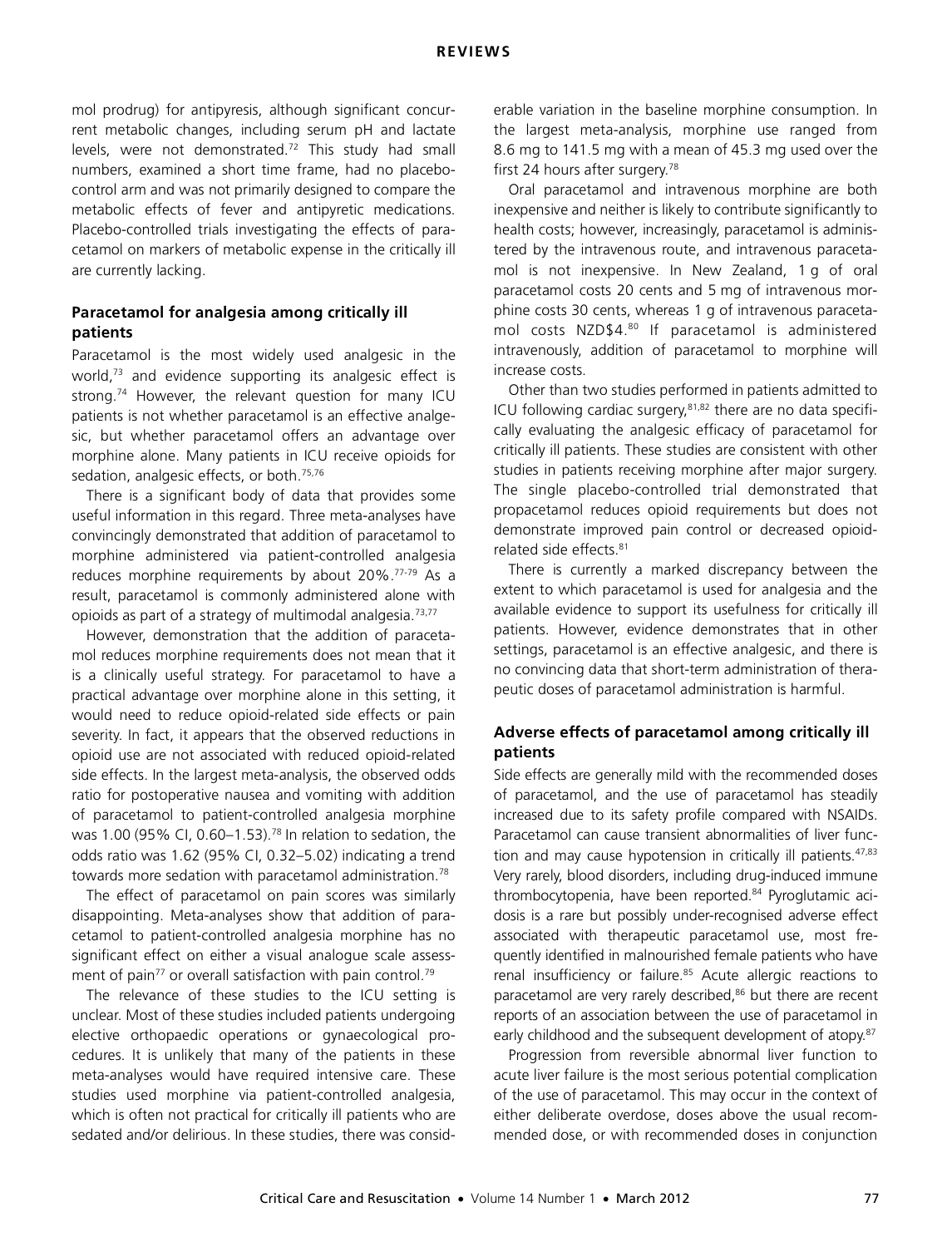#### **REVIEWS**

with certain predisposing conditions. Predisposing conditions include genetic susceptibility, certain drugs affecting the cytochrome P450 system, the metabolic effect of prolonged fasting or malnutrition, and chronic alcohol ingestion[.88](#page-6-18) However, the clinical importance of these risk factors remains controversial[,89](#page-6-19),[90](#page-6-20) and there are data that dispute the link between fasting, chronic alcohol use and their association with paracetamol-induced liver toxicity.<sup>[91-](#page-6-21)[93](#page-6-22)</sup> The conventional maximum daily dosage for paracetamol is 4 g. Although doses of 6 g a day have been used in clinical trials without evidence of increased risk of adverse effects, there is evidence that significant hepatotoxicity can occa-sionally occur even with conventional paracetamol dosing.<sup>[94](#page-6-0)</sup> The key criteria for assessing potential hepatotoxicity with conventional doses of paracetamol may be low body weight and the presence of malnutrition. A pragmatic approach to dosing may be a total daily dose of less than 40 mg/kg for adults with body weight less than 50 kg.<sup>94</sup>

#### **Conclusion**

From its tentative introductions to clinical practice over a century ago, paracetamol has become one of the most ubiquitous drugs in medicine and a routine prescription in critical care. Yet many aspects of paracetamol's pharmacodynamics are not fully understood. The utility of paracetamol as an analgesic in the critically ill is not certain, and the impact of its antipyretic effects on outcomes in varying pathological processes is potentially significant. Further research is required to determine how we should be using paracetamol in the critically ill.

#### **Competing interests**

None declared.

#### **Author details**

Sarah Jefferies, Medical Research Fellow, $1$  and Medical Registrar<sup>2</sup> Manoj Saxena, Intensive Care Physician<sup>3</sup>

Paul Young, Honorary Senior Research Fellow,<sup>1</sup> and Intensivist<sup>2</sup>

- 1 Medical Research Institute of New Zealand, Wellington, New Zealand.
- 2 Wellington Regional Hospital, Wellington, New Zealand.
- 3 Department of Intensive Care Medicine, St George Hospital, Sydney, NSW, Australia.
- *Correspondence:* Sarah.Jefferies@mrinz.ac.nz

#### **References**

- <span id="page-4-0"></span>1 Brune K. The early history of non-opioid analgesics. *Acute Pain* 1997; 1: 33-40.
- <span id="page-4-1"></span>2 Drews J. Drug discovery: a historical perspective. *Science* 2000; 287: 1960-4.
- <span id="page-4-2"></span>3 Morse HN. Ueber eine neue darstellungsmethode des acetylamidophenole [A new method of preparing acetomidophenole]. *Ber Dtsch Chem Ges* 1878; 11: 232-3.
- <span id="page-4-3"></span>4 Cahn A, Hepp P. Das antifebrin, ein neues fiebermittel [Antifebrin, a new antipyretic]. *Zentralbl Klin Med* 1886; 33: 561-4.
- <span id="page-4-4"></span>5 Drugs discovered through serendipity in the laboratory. In: Sneader W. Drug discovery: a history. New York: John Wiley & Sons, 2005: 438-9.
- <span id="page-4-5"></span>6 Hinsberg O, Kast A. Ueber die wirkung des acetphenetidins [About the workings of the acetphenetidins]. *Centralb Med Wissensch* 1887; 25: 145.
- <span id="page-4-6"></span>7 von Mering J. Beitrage zur kenntniss der antipyretica [Adding to the understanding of antipyretics]. *Ther Monatsch* 1893; 7: 577-87.
- <span id="page-4-7"></span>8 Hinsberg O, Treupel G. Ueber die physiologische wirkung des pamidophenols und einiger derivate desselben [About the physiological workings of the p-amidophenols and similar derivatives]. *Naunyn Schmiedebergs Arch Exp Pathol Pharmakol* 1894; 33: 216-50.
- <span id="page-4-8"></span>9 Witthauer K. Aspirin, eine neues salicylpräparat [Aspirin, a new salicylate preparation]. *Die Heilkunde* 1899; 3: 396-8.
- <span id="page-4-9"></span>10 Brodie BB, Axelrod J. The estimation of acetanilide and its metabolic products, aniline, *N*-acetyl p-aminophenol and p-aminophenol (free and total conjugated) in biological fluids and tissues. *J Pharmacol Exp Ther* 1948; 94: 22-8.
- <span id="page-4-12"></span>11 Brodie BB, Axelrod J. The fate of acetanilide in man. *J Pharmacol Exp Ther* 1948; 94: 29-38.
- <span id="page-4-10"></span>12 Lester D, Greenberg LA, Carroll RP. The metabolic fate of acetanilid and other aniline derivatives: II. Major metabolites of acetanilid appearing in the blood. *J Pharmacol Exp Ther* 1947; 90: 68-75.
- <span id="page-4-11"></span>13 Greenberg LA, Lester D. The metabolic fate of acetanilid and other aniline derivatives III. The role of p-aminophenol in the production of methemoglobinemia after acetanilid. *J Pharmacol Exp Ther* 1947; 90: 150-3.
- <span id="page-4-13"></span>14 Flinn FB, Brodie BB. The effect on the pain threshold of *N*-acetyl p-aminophenol, a product derived in the body from acetanilide. *J Pharmacol Exp Ther* 1948; 94: 76-7.
- <span id="page-4-14"></span>15 Spooner JB, Harvey JG. The history and usage of paracetamol. *J Int Med Res* 1976; 4: 1-6.
- <span id="page-4-15"></span>16 Brodie BB, Axelrod J. The fate of acetophenetidin (phenacetin) in man and methods for the estimation of acetophenitidin and its metabolites in biological material. *J Pharmacol Exp Ther* 1949; 97: 58-61.
- <span id="page-4-16"></span>17 Fifield MM. Renal disease associated with prolonged use of acetophenetidin-containing compounds. *N Engl J Med* 1963; 269: 722-6.
- 18 Jacobs LA, Morris JG. Renal papillary necrosis and the abuse of phenacetin. *Med J Aust* 1962; 49: 531-8.
- <span id="page-4-17"></span>19 Moolten SE, Smith IB. Fatal nephritis in chronic phenacetin poisoning. *Am J Med* 1960; 28: 127-34.
- <span id="page-4-18"></span>20 Dubach UC, Rosner B, Stürmer T. An epidemiologic study of abuse of analgesic drugs. Effects of phenacetin and salicylate on mortality and cardiovascular morbidity (1968 to 1987). *N Engl J Med* 1991; 324: 155-60.
- <span id="page-4-19"></span>21 Michielsen P, de Schepper P. Trends of analgesic nephropathy in two high-endemic regions with different legislation. *J Am Soc Nephrol* 2001; 12: 550-6.
- <span id="page-4-20"></span>22 Arrowsmith JB, Kennedy DL, Kuritsky JN, Faich JA. National patterns of aspirin use and Reye syndrome reporting, United States, 1980 to 1985. *Pediatrics* 1987; 79: 858-63.
- <span id="page-4-21"></span>23 Bertolini A, Ferrari A, Ottani A, et al. Paracetamol: new vistas of an old drug. *CNS Drug Rev* 2006; 12: 250-75.
- <span id="page-4-22"></span>24 Mattia A, Coluzzi F. What anesthesiologists should know about paracetamol (acetaminophen). *Minerva Anestesiologica* 2009; 75: 644-53.
- <span id="page-4-23"></span>25 Flower RJ, Vane JR. Inhibition of prostaglandin synthetase in brain explains the anti-pyretic activity of paracetamol (4-acetamidophenol). *Nature* 1972; 240: 410-1.
- <span id="page-4-24"></span>26 Vane JR, Botting RM. Mechanism of action of anti-inflammatory drugs. *Scand J Rheumatol Suppl* 1996; 102: 9-21.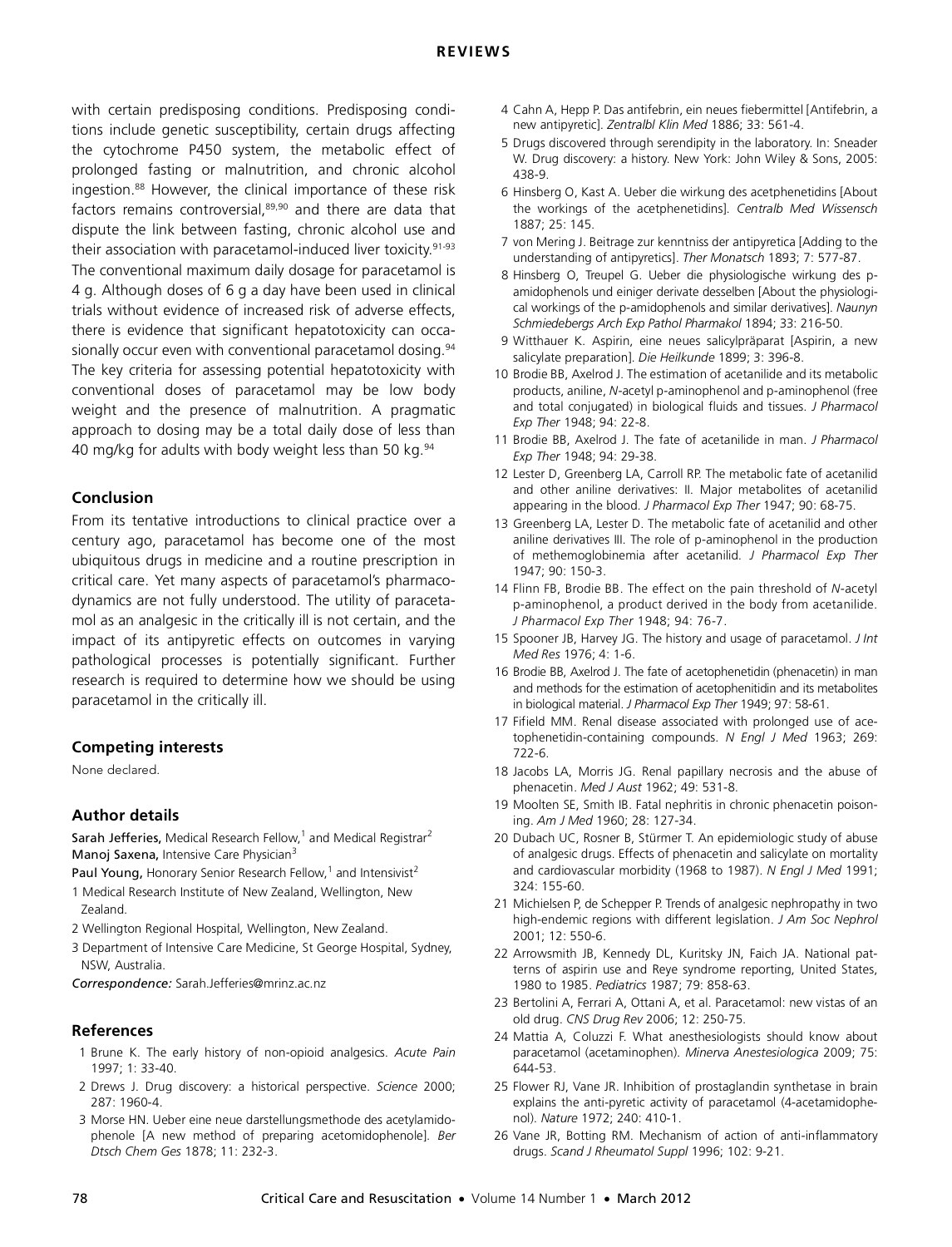- <span id="page-5-0"></span>27 Lucas R, Warner TD, Vojnovic I, Mitchell JA. Cellular mechanisms of acetaminophen: role of cyclo-oxygenase. *FASEB J* 2005; 19: 635-7.
- <span id="page-5-1"></span>28 Boutaud O, Aronoff DM, Richardson JH, et al. Determinants of the cellular specificity of acetaminophen as an inhibitor of prostaglandin H(2) synthases. *Proc Natl Acad Sci U S A* 2002; 99: 7130-5.
- 29 Clissold SP. Paracetamol and phenacetin. *Drugs* 1986; 32 Suppl 4: 46-59.
- <span id="page-5-2"></span>30 Ouellet M, Percival MD. Mechanism of acetaminophen inhibition of cyclooxygenase isoforms. *Arch Biochem Biophys* 2001; 387: 273-80.
- <span id="page-5-3"></span>31 Aronoff DM, Neilson EG. Antipyretics: mechanisms of action and clinical use in fever suppression. *Am J Med* 2001; 111: 304-15.
- 32 Aronoff DM, Oates JA, Boutaud O. New insights into the mechanism of action of acetaminophen: its clinical pharmacologic characteristics reflect its inhibition of the two prostaglandin H2 synthases. *Clin Pharmacol Ther* 2006; 79: 9-19.
- <span id="page-5-4"></span>33 Graham GG, Scott KF. Mechanism of action of paracetamol. *Am J Ther* 2005; 12: 46-55.
- <span id="page-5-5"></span>34 Högestätt ED, Jönsson BA, Ermund A, et al. Conversion of acetaminophen to the bioactive *N*-acylphenolamine AM404 via fatty acid amide hydrolase-dependent arachidonic acid conjugation in the nervous system. *J Biol Chem* 2005; 280: 31405-12.
- <span id="page-5-6"></span>35 Beltramo M, Stella N, Calignano A, et al. Functional role of highaffinity anandamide transport, as revealed by selective inhibition. *Science* 1997; 277: 1094-7.
- <span id="page-5-7"></span>36 Cichewicz DL. Synergistic interactions between cannabinoid and opioid analgesics. *Life Sci* 2004; 74: 1317-24.
- <span id="page-5-8"></span>37 Ovadia H, Wohlman A, Mechoulam R, Weidenfeld J. Characterization of the hypothermic effect of the synthetic cannabinoid HU-210 in the rat. Relation to the adrenergic system and endogenous pyrogens. *Neuropharmacology* 1995; 34: 175-80.
- <span id="page-5-9"></span>38 Ottani A, Leone S, Sandrini M, et al. The analgesic activity of paracetamol is prevented by the blockade of cannabinoid CB1 receptors. *Eur J Pharmacol* 2006; 531: 280-1.
- <span id="page-5-10"></span>39 Raffa RB, Stone DJ Jr, Tallarida RJ. Discovery of "self-synergistic" spinal/supraspinal antinociception produced by acetaminophen (paracetamol). *J Pharmacol Exp Ther* 2000; 295: 291-4.
- <span id="page-5-11"></span>40 Raffa RB, Walker EA, Sterious SN. Opioid receptors and acetaminophen (paracetamol). *Eur J Pharmacol* 2004; 503: 209-10.
- <span id="page-5-12"></span>41 De Paepe P, Belpaire FM, Buylaert WA. Pharmacokinetic and pharmacodynamic considerations when treating patients with sepsis and septic shock. *Clin Pharmacokinet* 2002; 41: 1135-51.
- <span id="page-5-13"></span>42 Zagli G, Tarantini F, Bonizzoli M, et al. Altered pharmacology in the intensive care unit patient. *Fundam Clin Pharmacol* 2008; 22: 493-501.
- <span id="page-5-14"></span>43 Landzinski J, Kiser TH, Fish DN, et al. Gastric motility function in critically ill patients tolerant vs intolerant to gastric nutrition. *JPEN J Parenter Enteral Nutr* 2008; 32: 45-50.
- <span id="page-5-15"></span>44 Berger MM, Werner D, Revelly JP, et al. Serum paracetamol concentration: an alternative to x-rays to determine feeding tube location in the critically ill. *JPEN J Parenter Enteral Nutr* 2003; 27: 151-5.
- <span id="page-5-16"></span>45 Berger MM, Berger-Gryllaki M, Wiesel PH, et al. Intestinal absorption in patients after cardiac surgery. *Crit Care Med* 2000; 28: 2217-23.
- <span id="page-5-17"></span>46 Beck DH, Schenk MR, Hagemann K, et al. The pharmacokinetics and analgesic efficacy of larger dose rectal acetaminophen (40 mg/ kg) in adults: a double-blinded, randomized study. *Anesth Analg* 2000; 90: 431-6.
- <span id="page-5-18"></span>47 de Maat MM, Tijssen TA, Brüggemann RJ, Ponssen HH. Paracetamol for intravenous use in medium- and intensive care patients: pharmacokinetics and tolerance. *Eur J Clin Pharmacol* 2010; 66: 713-9.
- <span id="page-5-19"></span>48 Greenberg RS, Hegang, C, Hasday JD. Acetaminophen has limited antipyretic activity in critically ill patients. *J Crit Care* 2010; 25: 363.e2-.37.
- <span id="page-5-20"></span>49 Schulman CI, Namias N, Doherty J, et al. The effect of antipyretic therapy upon outcomes in critically ill patients: a randomized, prospective study. *Surg Infect (Larchmt)* 2005; 6: 369-75.
- <span id="page-5-21"></span>50 den Hertog H, van der Worp H, van Gemert H, et al. The Paracetamol (Acetominophen) In Stroke (PAIS) trial: a multicentre, randomised, placebo-controlled, phase III trial. *Lancet Neurol* 2009; 8: 434-40.
- <span id="page-5-22"></span>51 Dippel DW, van Breda EJ, van der Worp HB, et al. Timing of the effect of acetaminophen on body temperature in patients with acute ischemic stroke. *Neurology* 2003; 61: 677-9.
- <span id="page-5-23"></span>52 Australian New Zealand Clinical Trials Registry. Trial details. The Paracetamol After traumatic Brain Injury Study. 2011. http:// www.anzctr.org.au/trial\_view.aspx?ID=83959 (accessed Jun 2011).
- <span id="page-5-24"></span>53 Baena RC, Busto R, Dietrich WD, et al. Hyperthermia delayed by 24 hours aggravates neuronal damage in rat hippocampus following global ischemia. *Neurology* 1997; 48: 768-73.
- 54 Ginsberg MD, Busto R. Combating hyperthermia in acute stroke: a significant clinical concern. *Stroke* 1998; 29: 529-34.
- <span id="page-5-25"></span>55 Morimoto T, Ginsberg MD, Dietrich WD, Zhao W. Hyperthemia enhances spectrin breakdown in transient focal cerebral ischemia. *Brain Res* 1997; 746: 43-51.
- <span id="page-5-26"></span>56 Greer DM, Funk SE, Reaven NL, et al. Impact of fever on outcome in patients with stroke and neurologic injury: a comprehensive metaanalysis. *Stroke* 2008; 39: 3029-35.
- <span id="page-5-27"></span>57 National Stroke Foundation. Clinical guidelines for stroke management 2010. Melbourne: NSF, 2010.
- <span id="page-5-28"></span>58 Saxena M, Andrews PJ, Cheng A. Modest cooling therapies (35 degrees C to 37.5 degrees C) for traumatic brain injury. *Cochrane Database Syst Rev* 2008; (3): CD006811.
- <span id="page-5-29"></span>59 Enders JF, Shaffer MF. Studies on natural immunity to pneumococcus type III. *J Exp Med* 1936; 64: 7-18.
- <span id="page-5-30"></span>60 Oxford JS, Corcoran T, Schild GC. Naturally occurring temperaturesensitive influenza A viruses of the H1N1 and H3N2 subtypes. *J Gen Virol* 1980; 48: 383-9.
- <span id="page-5-31"></span>61 Kiang JG, Tsokos GC. Heat shock protein 70 kDa: molecular biology, biochemistry, and physiology. *Pharmacol Ther* 1998; 80: 183-201.
- <span id="page-5-32"></span>62 Roberts NJ Jr. Impact of temperature elevation on immunologic defences. *Rev Infect Dis* 1991; 13: 462-72.
- <span id="page-5-33"></span>63 Bryant RE, Hood AF, Hood CE, Koenig MG. Factors affecting mortality of gram-negative rod bacteremia. *Arch Intern Med* 1971; 127: 120-8.
- <span id="page-5-34"></span>64 Weinstein MP, Iannini PB, Stratton CW, Eickhoff TC. Spontaneous bacterial peritonitis. A review of 28 cases with emphasis on improved survival and factors influencing prognosis. *Am J Med* 1978; 64: 592-8.
- <span id="page-5-35"></span>65 Doran TF, De Angelis C, Baumgardner RA, Mellits ED. Acetaminophen: more harm than good for chickenpox? *J Pediatr* 1989; 114: 1045-8.
- <span id="page-5-36"></span>66 Brandts CH, Ndjave M, Graninger W, Kremsner PG. Effect of paracetamol on parasite clearance time in *Plasmodium falciparum* malaria. *Lancet* 1997; 350: 704-9.
- <span id="page-5-37"></span>67 Graham NM, Burrell CJ, Douglas RM, et al. Adverse effects of aspirin, acetaminophen, and ibuprofen on immune function, viral shedding, and clinical status in rhinovirus-infected volunteers. *J Infect Dis* 1990; 162: 1277-82.
- <span id="page-5-38"></span>68 Prymula R, Siegrist CA, Chlibek R, et al. Effect of prophylactic paracetamol administration at time of vaccination on febrile reactions and antibody responses in children: two open-label, randomised controlled trials. *Lancet* 2009; 374: 1339-50.
- <span id="page-5-39"></span>69 Young P, Saxena M, Eastwood GM, et al. Fever and fever management among intensive care patients with known or suspected infection: a multicentre prospective cohort study. *Crit Care Resusc* 2011; 13: 97-102.
- <span id="page-5-40"></span>70 Jefferies S, Weatherall M, Young P, et al. The effect of antipyretic medications on mortality in critically ill patients with infection: a systematic review and meta-analysis. *Crit Care Resusc* 2011; 13: 125-31.